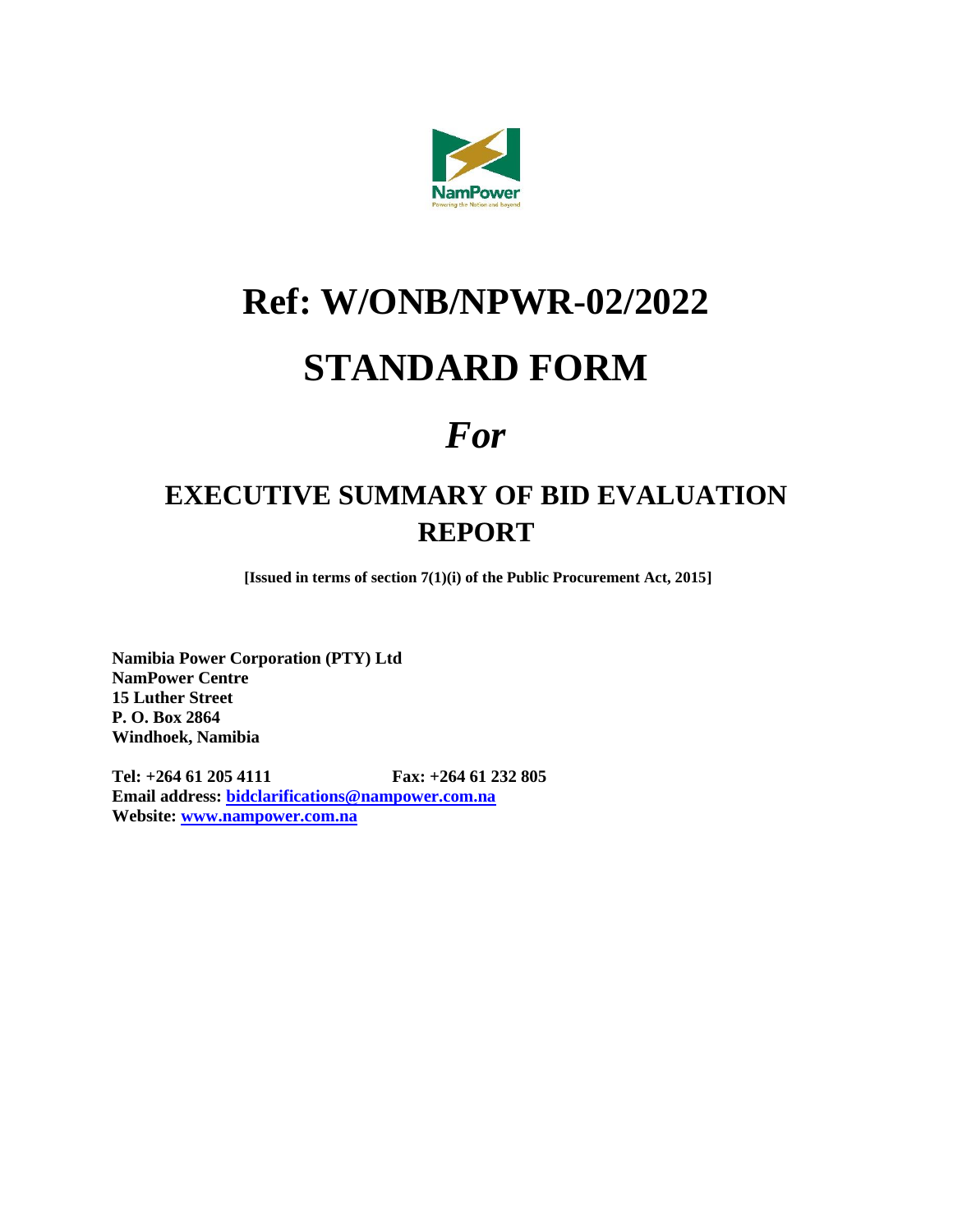#### **Executive Summary of Bid Evaluation Report**

#### **Project Title: W/ONB/NPWR-02/2022.Construction of Medium Voltage (MV) and Low Voltage (LV) Networks in Ohangwena Region**

#### **Reference number of procurement: W/ONB/NPWR-02/2022**

**Scope of Contract**: **W/ONB/NPWR-02/2022.Construction of Medium Voltage (MV) and Low Voltage (LV) Networks in Ohangwena Region**

**Procurement method used:** Open National Bidding (ONB)

- 1. **Date of Invitation of Bids:** 06 July 2021
- 2. **Closing date for submission of bids:** 13 August 2021
- 3. **Date and place of opening of bids:** 13 August 2021, NamPower Convention Centre
- 4. **Number of bids received by closing date:** Thirteen (13)
- **5. Responsiveness of bids:**

| <b>Bidder's Name</b>      | <b>Pricing at Bid</b> | <b>Responsive</b> | Reasons why bid is not responsive                                                                                                                                                                             |  |  |
|---------------------------|-----------------------|-------------------|---------------------------------------------------------------------------------------------------------------------------------------------------------------------------------------------------------------|--|--|
|                           | <b>Opening N\$</b>    | or not            |                                                                                                                                                                                                               |  |  |
|                           |                       | responsive        |                                                                                                                                                                                                               |  |  |
|                           |                       | (Yes/No)          |                                                                                                                                                                                                               |  |  |
| <b>NBT</b> Quality        |                       | Yes               |                                                                                                                                                                                                               |  |  |
| Services                  | 12,840,023.40         |                   |                                                                                                                                                                                                               |  |  |
| Faradays Electrical       |                       | Yes               |                                                                                                                                                                                                               |  |  |
| and Mechanical JV         | 12,802,433.00         |                   |                                                                                                                                                                                                               |  |  |
| <b>MJ</b> Engineeering    |                       |                   |                                                                                                                                                                                                               |  |  |
| Moupika<br>Investment cc  | 15,469,164.00         | No                | Did not comply with the<br>$\bullet$<br>requirement of qualified<br>electrician with authorized<br>letter from distribution<br>authorities, submitted expired<br><b>NORED authorization letter</b><br>instead |  |  |
| Maperes<br>Investments cc | 13,761,800.00         | Yes               |                                                                                                                                                                                                               |  |  |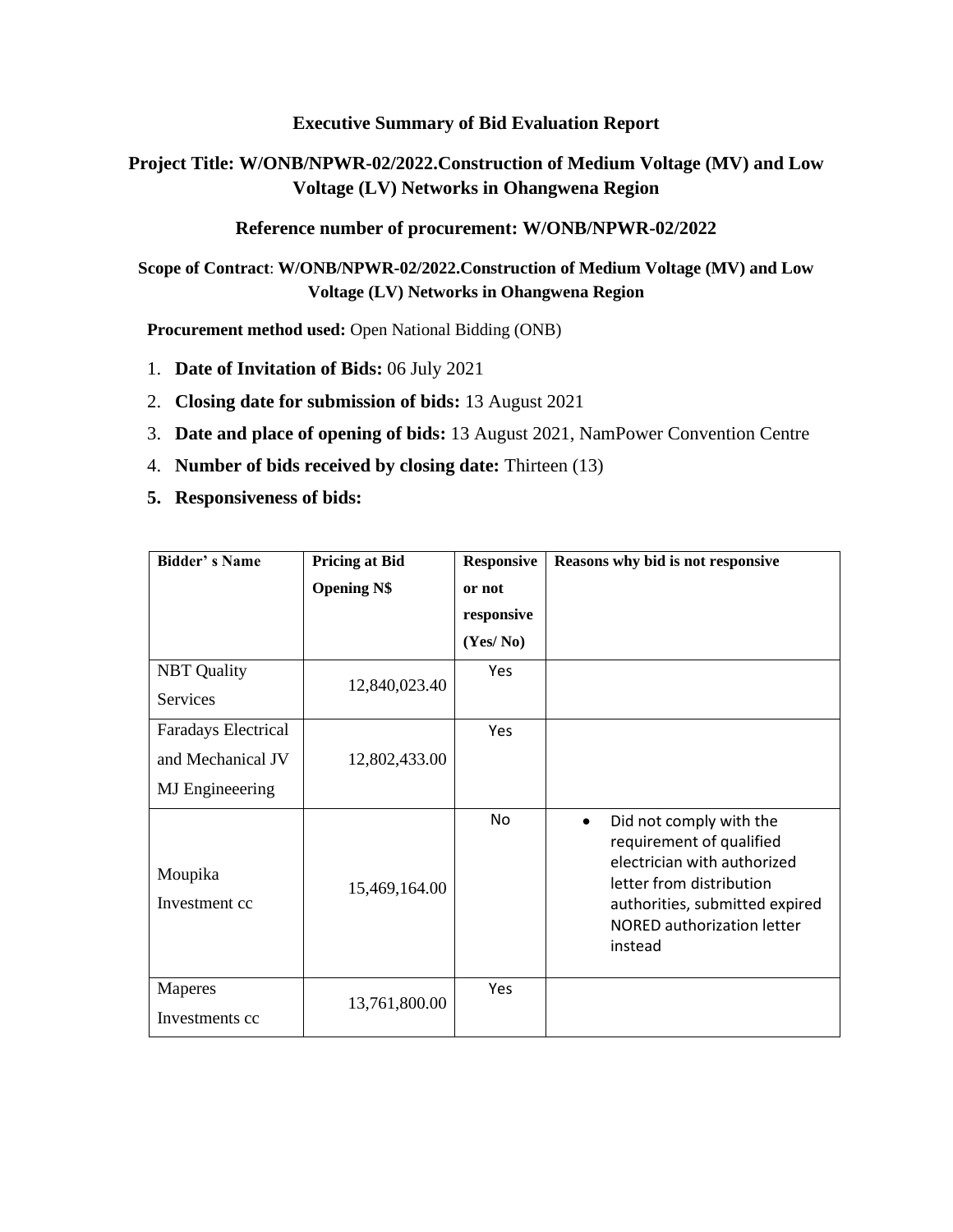| <b>Together Electrical</b> |               | Yes       |                                                              |
|----------------------------|---------------|-----------|--------------------------------------------------------------|
| Services JV Zone           | 13,411,792.00 |           |                                                              |
| Four Investments           |               |           |                                                              |
| <b>BDI</b> Electric &      | 13,639,023.00 | Yes       |                                                              |
| <b>Construction Cc</b>     |               |           |                                                              |
| <b>Power Electrical</b>    | 11,833,915.18 | <b>No</b> | Bid Validity of 180 days not<br>$\bullet$                    |
| and Construction cc        |               |           | indicated                                                    |
| Multi Solutions cc         | 12,464,646.46 | Yes       |                                                              |
| <b>Walters Electrical</b>  | 14,730,340.00 | <b>No</b> | Did not submit SHEW Plan                                     |
| Services cc                |               |           |                                                              |
| S & T Engineering          |               | <b>No</b> | Did not comply with the proof<br>$\bullet$                   |
| and Construction           | 10,072,658.70 |           | of ownership of minimum 3 x<br>crane trucks                  |
|                            |               |           |                                                              |
| ETN Technical              | 13,862,271.50 | Yes       |                                                              |
| Services Cc                |               |           |                                                              |
|                            |               | <b>No</b> | Did not submit Proof of access<br>$\bullet$                  |
|                            |               |           | to finance to an amount of<br>N\$1,500,000.00, alternatively |
| <b>Bulldog Trading Cc</b>  | 14,958,966.00 |           | proof of credit facility                                     |
|                            |               |           | equivalent to that amount with                               |
|                            |               |           | a local bank or any other<br>financial institution, only     |
|                            |               |           | submitted a Bank rating letter                               |
|                            |               |           | and a guarantee                                              |
| #Nu#Goaes MS               |               |           |                                                              |
| Trading JV J & A           |               |           |                                                              |
|                            |               | Yes       |                                                              |
| Electric Cc                | 17,550,497.10 |           |                                                              |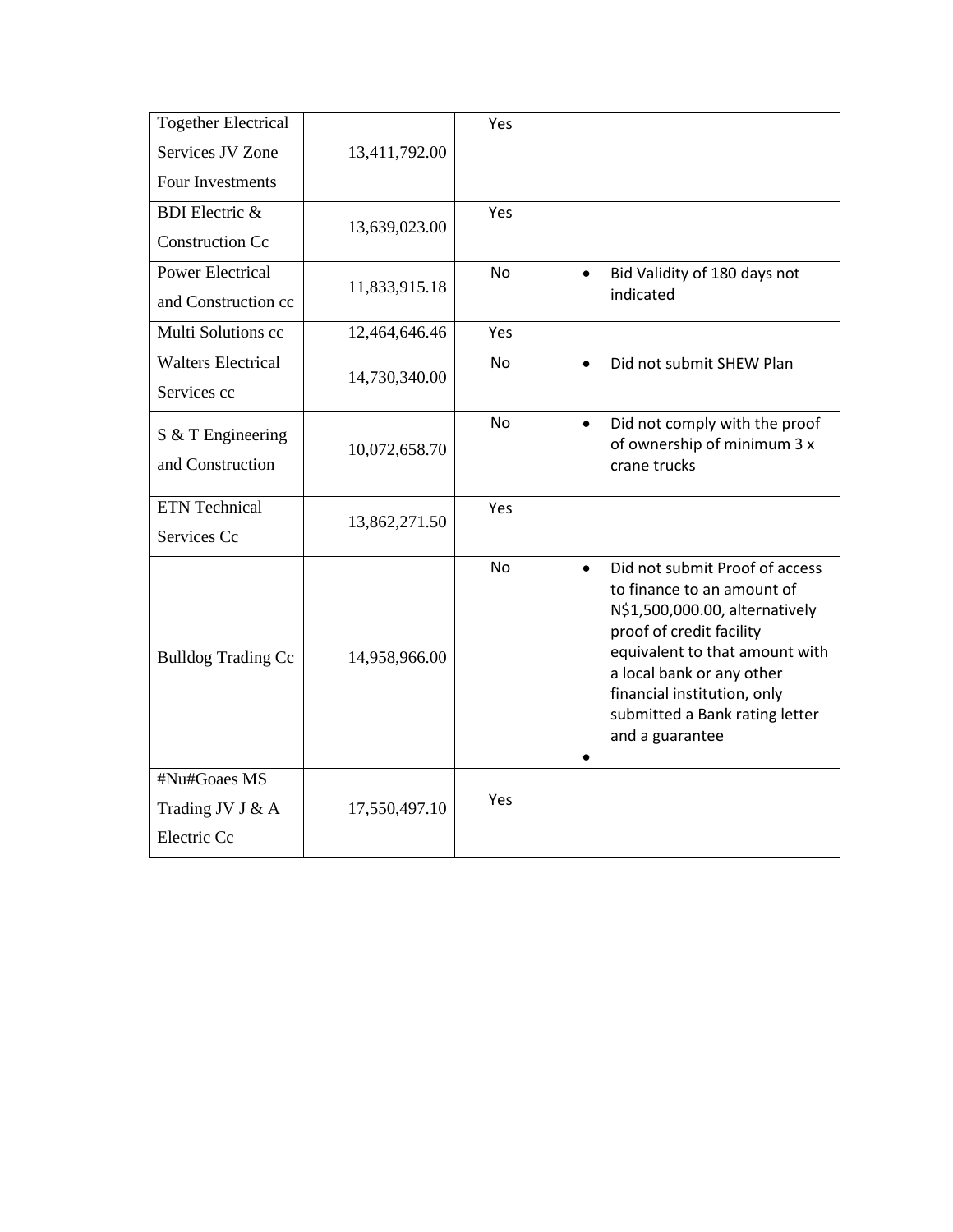| <b>Name</b>                 | A. Price at Bid    | <b>B.</b> Bid Price after | C. price after         | D. Price after   | Rank           |
|-----------------------------|--------------------|---------------------------|------------------------|------------------|----------------|
|                             | <b>Opening N\$</b> | corrections               | <b>Adjustments N\$</b> | <b>Margin of</b> |                |
|                             |                    |                           |                        | Preference [If   |                |
|                             |                    |                           |                        | applicable]      |                |
| <b>NBT</b>                  |                    |                           |                        |                  |                |
| Quality                     | 12,840,023.40      | 12,803,037.18             | 12,803,037.18          |                  | 4              |
| Services                    |                    |                           |                        |                  |                |
| Faradays                    |                    |                           |                        |                  |                |
| Electrical                  |                    |                           |                        |                  |                |
| and                         |                    |                           |                        |                  |                |
| Mechanical                  | 12,802,433.00      |                           |                        |                  | 3              |
| JV MJ                       |                    |                           |                        |                  |                |
| Engineeerin                 |                    |                           |                        |                  |                |
| ${\sf g}$                   |                    |                           |                        |                  |                |
| Maperes                     |                    |                           |                        |                  |                |
| Investments                 | 13,761,800.00      |                           |                        |                  | 7              |
| $\rm cc$                    |                    |                           |                        |                  |                |
| Together                    |                    |                           |                        |                  |                |
| Electrical                  |                    |                           |                        |                  |                |
| Services JV                 | 13,411,792.00      | 12,888,692.00             | 12,888,692.00          |                  | 5              |
| Zone Four                   |                    |                           |                        |                  |                |
| Investments                 |                    |                           |                        |                  |                |
| <b>BDI</b>                  |                    |                           |                        |                  |                |
| Electric &                  |                    |                           |                        |                  | 6              |
| Constructio                 | 13,639,023.00      |                           |                        |                  |                |
| $\boldsymbol{\mathsf n}$ Cc |                    |                           |                        |                  |                |
| Multi                       |                    |                           |                        |                  |                |
| Solutions cc                | 12,464,646.46      |                           |                        |                  | $\mathbf{1}$   |
| <b>ETN</b>                  |                    |                           |                        |                  |                |
| Technical                   | 13,862,271.50      | 12,703,951.50             | 12,703,951.50          |                  | $\overline{2}$ |
| Services Cc                 |                    |                           |                        |                  |                |

### 6. **Price comparison for bids that are substantially responsive**: